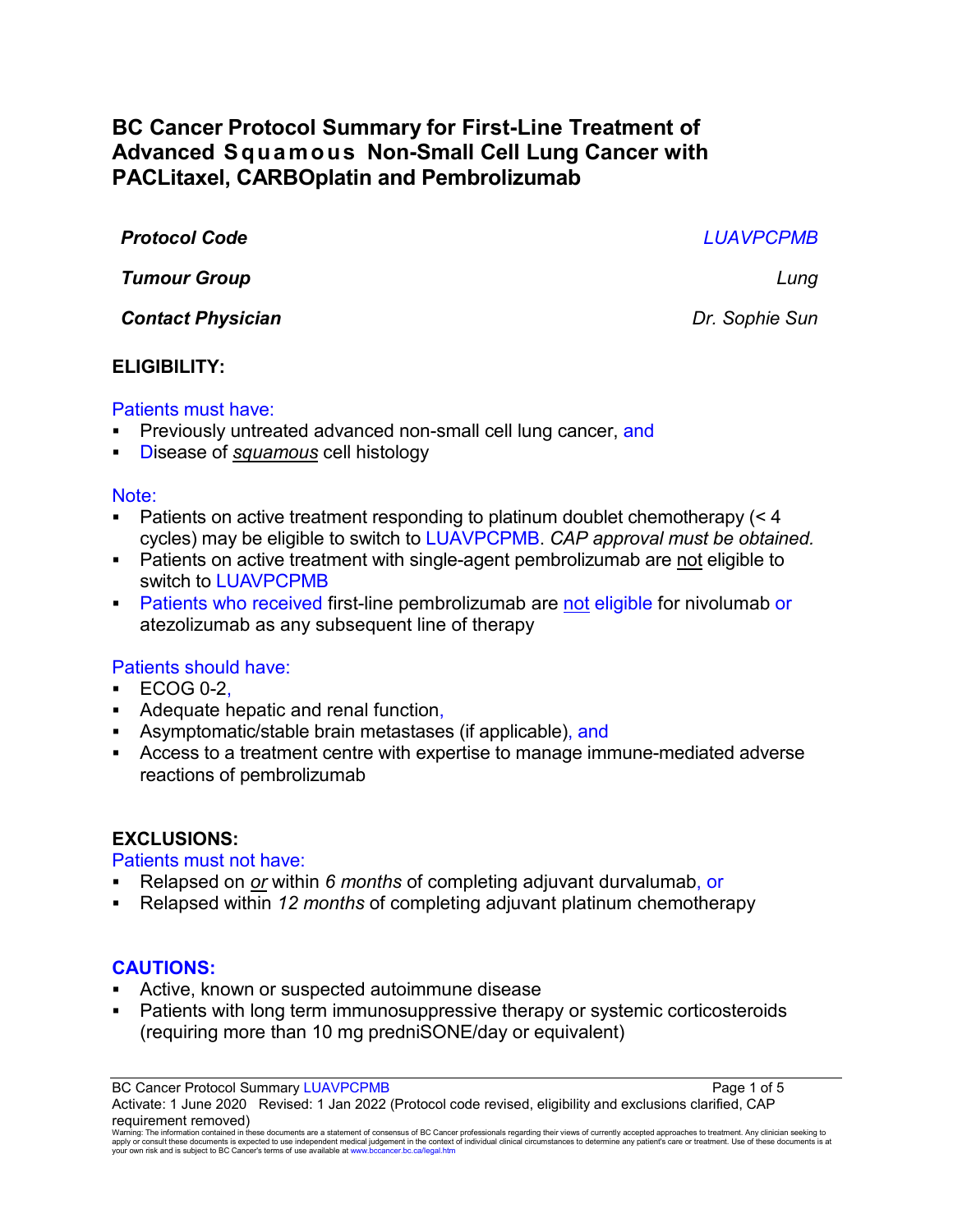# **TESTS:**

- Baseline: CBC & differential, platelets, creatinine, alkaline phosphatase, ALT, total bilirubin, LDH, sodium, potassium, TSH, morning serum cortisol, chest x-ray, camera nuclear renogram for GFR (if available)
	- $\circ$  C-reactive protein and albumin (optional, and results do not have to be available to proceed with first treatment)
- Before each treatment: CBC & differential, platelets, creatinine, alkaline phosphatase, ALT, total bilirubin, LDH, sodium, potassium, TSH
- If clinically indicated: chest x-ray, morning serum cortisol, lipase, glucose, serum or urine HCG (required for women of child bearing potential if pregnancy suspected), free T3 and free T4, serum ACTH levels, testosterone, estradiol, FSH, LH, ECG
- Weekly telephone nursing assessment for signs and symptoms of side effects while on treatment (Optional).

# **PREMEDICATIONS:**

# **PACLitaxel must not be started unless the following drugs have been given**:

- **If no prior infusion reactions to pembrolizumab:** administer premedications as sequenced below
	- 45 minutes prior to PACLitaxel:
		- dexamethasone 20 mg IV in 50 mL NS over 15 minutes
	- 30 minutes prior to PACLitaxel:
		- diphenhydrAMINE 50 mg IV in NS 50 mL over 15 minutes and famotidine 20 mg IV in NS 100 mL over 15 minutes (Y-site compatible)
- **If prior infusion reactions to pembrolizumab**: administer PACLitaxel premedications prior to pembrolizumab 45 minutes prior to pembrolizumab:
	- dexamethasone 20 mg IV in 50 mL NS over 15 minutes 30 minutes prior to pembrolizumab:
		- diphenhydrAMINE 50 mg IV in NS 50 mL over 15 minutes and famotidine 20 mg IV in NS 100 mL over 15 minutes (Y-site compatible)
	- acetaminophen 325 to 975 mg PO prior to pembrolizumab
- Antiemetic protocol for moderate emetogenic chemotherapy (see SCNAUSEA)

Warning: The information contained in these documents are a statement of consensus of BC Cancer professionals regarding their views of currently accepted approaches to treatment. Any clinician seeking to<br>apply or consult t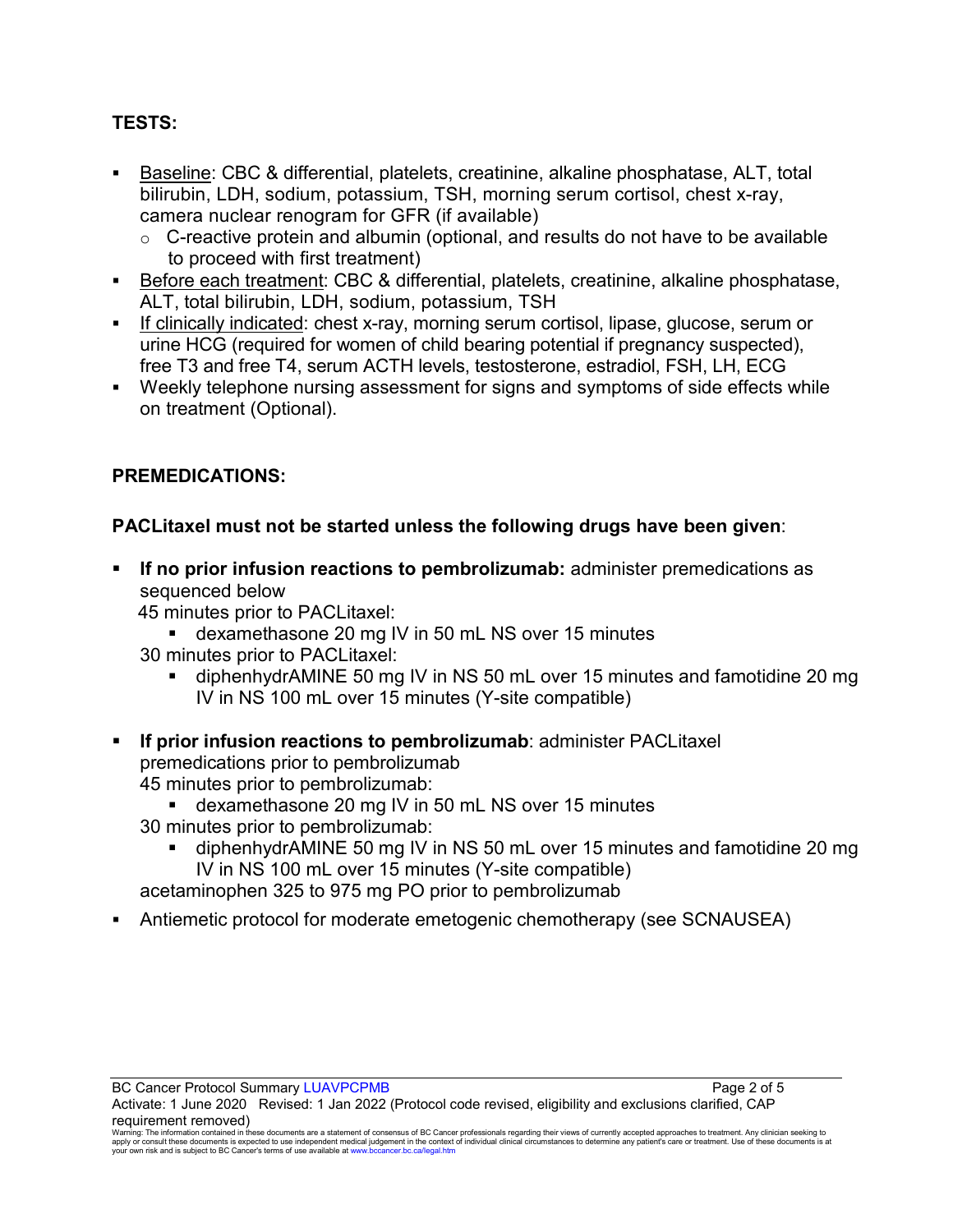### **TREATMENT:**

| Drug               | <b>Dose</b>                                       | <b>BC Cancer Administration</b><br><b>Guideline</b>                                                            |
|--------------------|---------------------------------------------------|----------------------------------------------------------------------------------------------------------------|
| pembrolizumab      | 2 mg/kg<br>(maximum 200 mg)                       | IV in 50 mL NS over 30 minutes<br>Using a 0.2 micron in-line filter*                                           |
| <b>PACLitaxel</b>  | 200 mg/m <sup>2</sup>                             | IV in 250 to 500 mL NS over 3 hours<br>use non-DEHP bag and non-DEHP tubing with<br>0.2 micron in-line filter* |
| <b>CARBOplatin</b> | AUC 5 or 6<br>Dose = $AUC \times (GFR^{**} + 25)$ | IV in 100 to 250 mL NS over 30<br>minutes                                                                      |

\* use separate infusion line and filter for each drug

\*\*GFR may be determined by nuclear renogram or estimated by the Cockcroft formula, at the discretion of the attending physician:

GFR

=

 $N \times (140 \text{-age in years}) \times wt (kg)$ <br>Serum creatinine (micromol/L)  $N = 1.04$  (women) or 1.23 (men)

The estimated GFR should be capped at 125 mL/min when it is used to calculate the initial CARBOplatin dose. When a nuclear renogram is available, this clearance would take precedence.

- **Repeat every 3 weeks x 4 cycles**
- **Maintenance treatment to begin 21 to 42 days after last cycle; see LUAVPMBM or LUAVPMBM6**

# **DOSE MODIFICATIONS:**

### **1. HEMATOLOGY**

| ANC $(x 10^9/L)$             |     | Platelets (x 10 <sup>9</sup> /L) | <b>Dose</b>             |
|------------------------------|-----|----------------------------------|-------------------------|
| greater than or equal to 1.0 | and | greater than or equal to 100     | 100%                    |
| less than 1.0                | or  | less than 100                    | Delay until<br>recovery |

2. **Other toxicities**: No specific dose modifications for pembrolizumab. Toxicity managed by treatment delay and other measures (see [SCIMMUNE](http://www.bccancer.bc.ca/chemotherapy-protocols-site/Documents/Supportive%20Care/SCIMMUNE_Protocol.pdf) protocol for management of immune-mediated adverse reactions to checkpoint inhibitors immunotherapy[,http://www.bccancer.bc.ca/chemotherapy-protocols](http://www.bccancer.bc.ca/chemotherapy-protocols-site/Documents/Supportive%20Care/SCIMMUNE_Protocol.pdf)[site/Documents/Supportive%20Care/SCIMMUNE\\_Protocol.pdf\)](http://www.bccancer.bc.ca/chemotherapy-protocols-site/Documents/Supportive%20Care/SCIMMUNE_Protocol.pdf).

BC Cancer Protocol Summary LUAVPCPMB **Page 3 of 5** and 2 of 5

Activate: 1 June 2020 Revised: 1 Jan 2022 (Protocol code revised, eligibility and exclusions clarified, CAP requirement removed)

Warning: The information contained in these documents are a statement of consensus of BC Cancer professionals regarding their views of currently accepted approaches to treatment. Any clinician seeking to<br>apply or consult t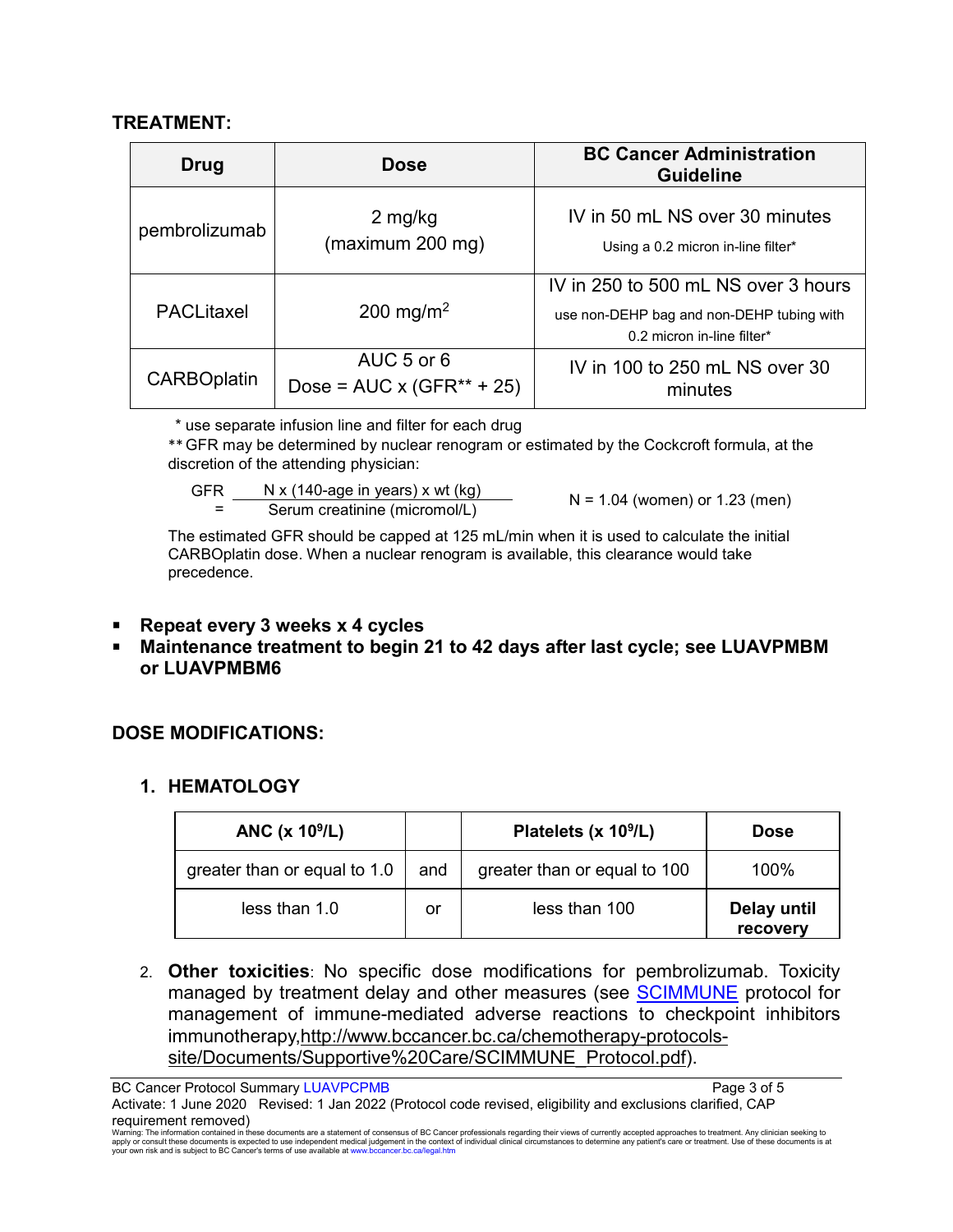- 3. **Arthralgia and/or myalgia**: If arthralgia and/or myalgia of grade 2 (moderate) or higher is not relieved by adequate doses of NSAIDs or acetaminophen with codeine (e.g., TYLENOL #3®), a limited number of studies report a possible therapeutic benefit using:
	- predniSONE 10 mg PO bid x 5 days starting 24 hours post-PACLitaxel
	- gabapentin 300 mg PO on day before chemotherapy, 300 mg bid on treatment day, then 300 mg tid x 7 to 10 days
	- If arthralgia and/or myalgia persists, reduce subsequent PACLItaxel doses to 175 mg/m2.
- 4. **Neuropathy**: Dose modification or discontinuation may be required (see BC Cancer Drug Manual).
- 5. **Renal dysfunction**: If significant increase (greater than 20%) in creatinine, repeat nuclear renogram (if available) and recalculate CARBOplatin dose using new GFR.
- 6. **Hepatic dysfunction**: Dose reduction may be required for PACLItaxel (see BC Cancer Drug Manual)

### **PRECAUTIONS:**

- **1. Serious immune-mediated reactions**: can be severe to fatal and usually occur during the treatment course with pembrolizumab, but may develop months after discontinuation of therapy. They may include enterocolitis, intestinal perforation or hemorrhage, hepatitis, dermatitis, neuropathy, endocrinopathy, pneumonitis, as well as toxicities in other organ systems. Early diagnosis and appropriate management are essential to minimize life-threatening complications (see [SCIMMUNE](http://www.bccancer.bc.ca/chemotherapy-protocols-site/Documents/Supportive%20Care/SCIMMUNE_Protocol.pdf) protocol for management of immune-mediated adverse reactions to checkpoint inhibitors immunotherapy, http://www.bccancer.bc.ca/chemotherapy-protocolssite/Documents/Supportive%20Care/SCIMMUNE\_Protocol.pdf).
- **2. Infusion-related reactions:** isolated cases of severe infusion reactions have been reported with pembrolizumab. Discontinue pembrolizumab with severe reactions (Grade 3 or 4). Patients with mild or moderate infusion reactions may receive pembrolizumab with close monitoring and use of premedication.

BC Cancer Protocol Summary LUAVPCPMB **Page 4 of 5** and 2011 11 and 2012 12:30 and 2012 12:30 and 2013

Activate: 1 June 2020 Revised: 1 Jan 2022 (Protocol code revised, eligibility and exclusions clarified, CAP requirement removed)

Warning: The information contained in these documents are a statement of consensus of BC Cancer professionals regarding their views of currently accepted approaches to treatment. Any clinician seeking to<br>apply or consult t